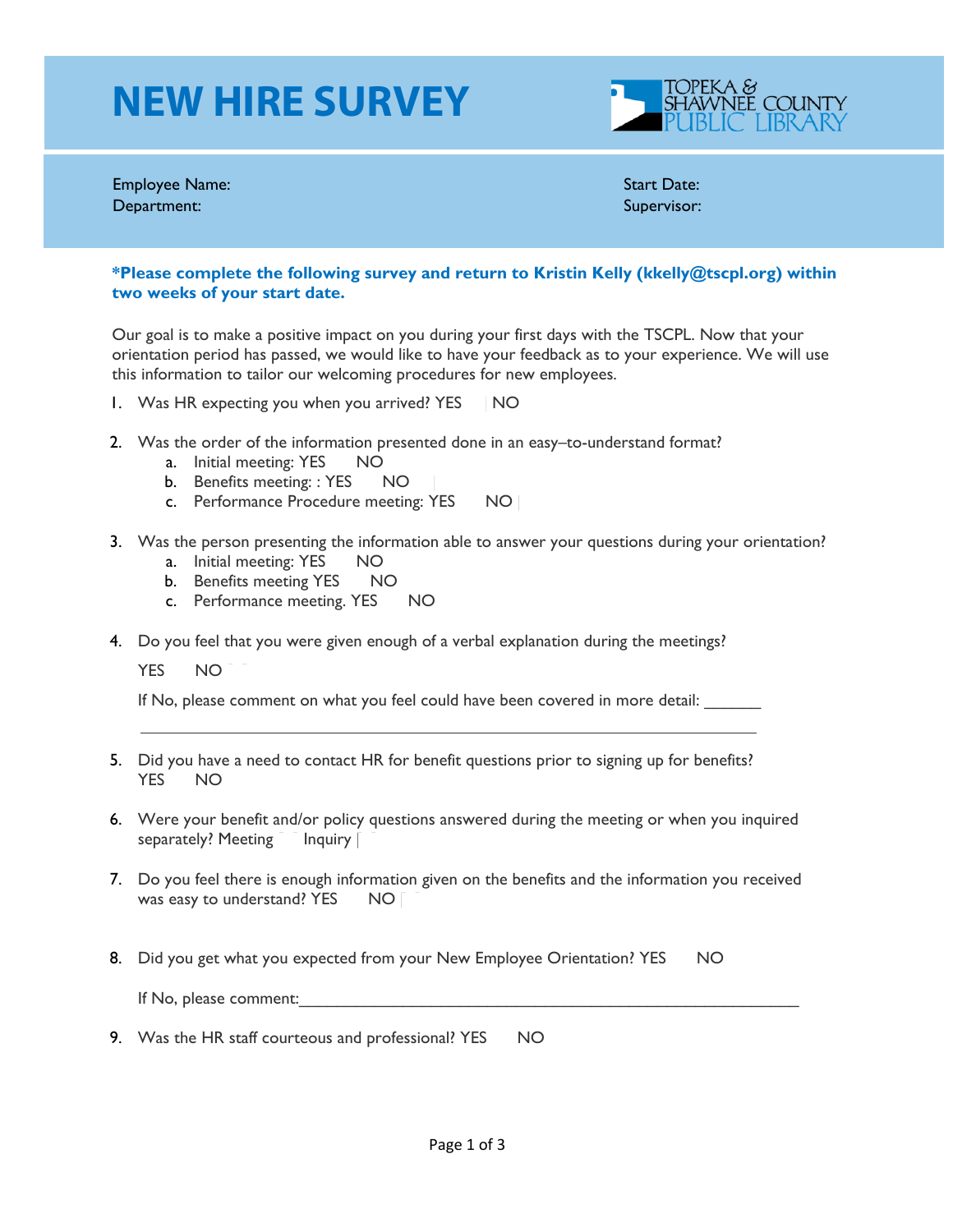- 10. Were the details about your arrival clearly communicated to you? YES INO
- 11. Was your supervisor present on your first day of work? YES | NO |
- 12. Were you taken on a tour of the facility? YES NO
- 13. Were you introduced to co-workers (if they work in the same location)? YES NO
- 14. Were you shown the following locations?
	- a. Restrooms: YES NO
	- b. Lunchroom: YES NO
	- c. Supply Cabinet: YES NO
	- d. Copier/Printer: YES | NO
- 15. Was your office/desk set up and ready for you (furniture, PC, and supplies)? YES NO
- 16. Was your phone and email setup upon arrival? YES NO N/A
- 17. Were you shown how to operate the phone, voice mail, and email systems? YES NO N/A
- 18. Did you receive an explanation as to the procedure for receiving technical support from the IT staff?  $YFS$   $NO$
- 19. Were you given a copy of your Job Description? YES NO When did you receive it? \_\_\_\_\_\_\_\_\_\_\_\_\_\_\_
- 20. What was your overall impression of your first few days?
- 21. Please tell us if there are any topics you feel would be beneficial for new staff to learn during their orientation from their supervisor that were not covered during your orientation:

 $\_$  , and the set of the set of the set of the set of the set of the set of the set of the set of the set of the set of the set of the set of the set of the set of the set of the set of the set of the set of the set of th  $\_$  , and the set of the set of the set of the set of the set of the set of the set of the set of the set of the set of the set of the set of the set of the set of the set of the set of the set of the set of the set of th

 $\_$  , and the set of the set of the set of the set of the set of the set of the set of the set of the set of the set of the set of the set of the set of the set of the set of the set of the set of the set of the set of th  $\_$  , and the set of the set of the set of the set of the set of the set of the set of the set of the set of the set of the set of the set of the set of the set of the set of the set of the set of the set of the set of th

 $\_$  , and the set of the set of the set of the set of the set of the set of the set of the set of the set of the set of the set of the set of the set of the set of the set of the set of the set of the set of the set of th  $\_$  , and the set of the set of the set of the set of the set of the set of the set of the set of the set of the set of the set of the set of the set of the set of the set of the set of the set of the set of the set of th  $\_$  , and the set of the set of the set of the set of the set of the set of the set of the set of the set of the set of the set of the set of the set of the set of the set of the set of the set of the set of the set of th

- 22. Please tell us if there are topics you feel would be beneficial for new staff to hear during New Employee Orientation that were not covered during your orientation.
- 23. Please state anything you think we should consider changing or adding to the orientation process that would add positively to the new hire's experience:

 $\_$  , and the set of the set of the set of the set of the set of the set of the set of the set of the set of the set of the set of the set of the set of the set of the set of the set of the set of the set of the set of th  $\_$  , and the set of the set of the set of the set of the set of the set of the set of the set of the set of the set of the set of the set of the set of the set of the set of the set of the set of the set of the set of th  $\_$  , and the set of the set of the set of the set of the set of the set of the set of the set of the set of the set of the set of the set of the set of the set of the set of the set of the set of the set of the set of th

Thank you for your time and responses. This information will not be part of your Personnel File. It will be used to improve the orientation and training phases a new hire will experience.